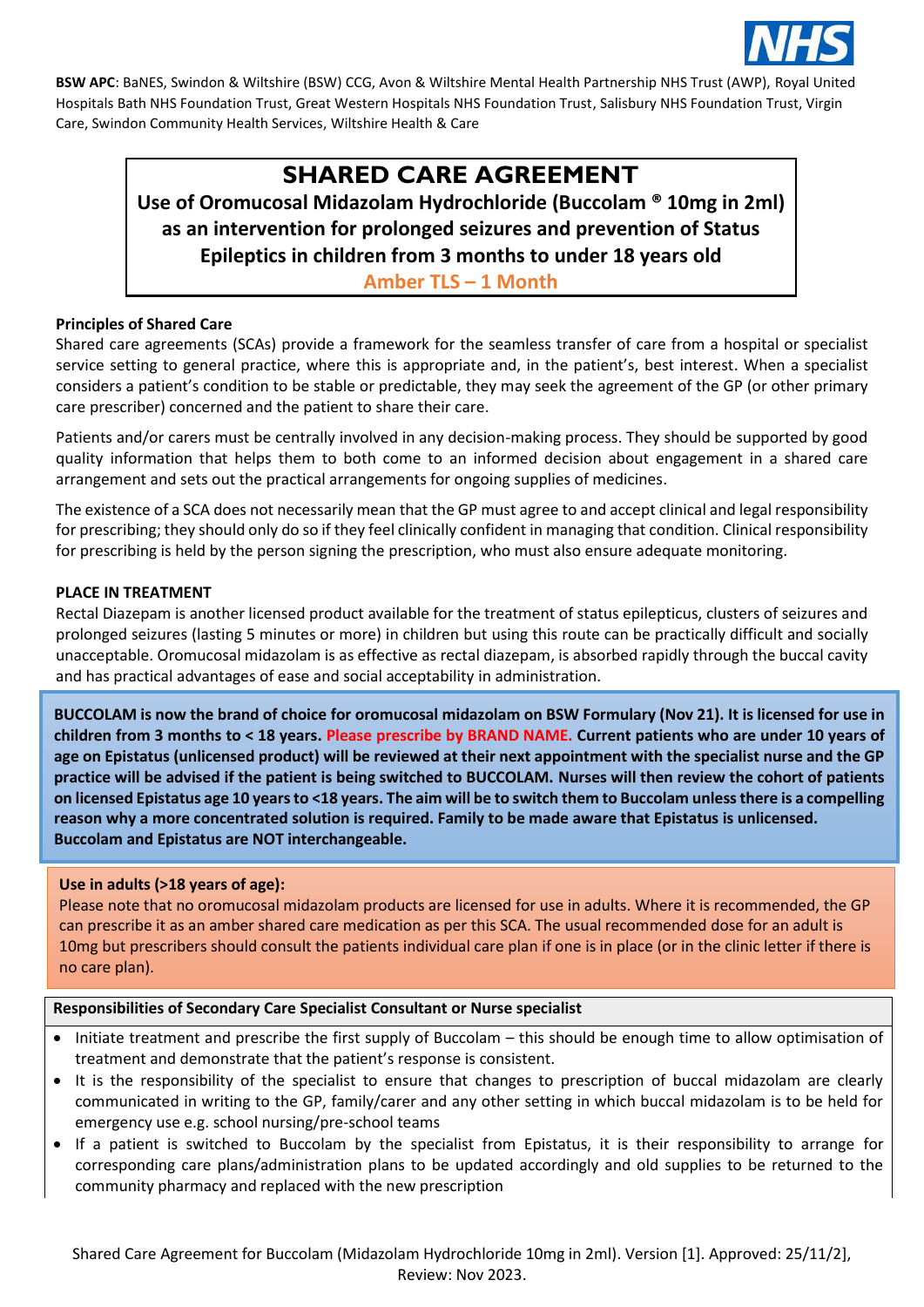

- All children under 2 years of age who require oromucosal midazolam will ONLY be initiated on the advice of a Consultant Paediatric Epilepsy specialist.
- Discuss the benefits and side effects of treatment with the patient and/or carers.
- Ensure that the patient/carer understands when and how to give the medication (An identified member of the specialist team such as epilepsy specialist nurse and community/school nurse, will work with the parents / carer to develop an Emergency Treatment Plan for child/young person with epilepsy for administration, train in use, ensure appropriate storage and provide written/verbal advice in a way that the individuals can understand.
- Review concurrent medications for potential interactions prior to initiation.
- Undertake the clinical assessment and relevant monitoring at baseline and during the initiation period.
- Communicate details of treatment to GP (in writing or via secure email) within the first month of treatment and ask the GP whether he or she is willing to participate in shared care.
- Discuss shared care arrangements with the patient/carer, obtain their consent and explain their responsibilities.
- Review the patient's condition and monitor response to treatment regularly where indicated (at least annually).
- Inform the GP after each clinic attendance if there is any change to treatment or monitoring.
- Supply the GP with background information about diagnosis, the reasons for selecting midazolam and details of how to prescribe it, including details of how often doses can be repeated, maximum dose in 24 hours and details of any combination therapy. Thissummary should be received within 14 days of a hospital outpatient review, in-patient stay or community review.
- Inform the appropriate community nursing service that oromucosal midazolam has been prescribed (by brand name). A Health Care Plan should be put into place by the appropriate community nursing service to support use.
- Ensure that clear arrangements exist for GPs to obtain advice and support.
- Report adverse events to the MHRA: <https://yellowcard.mhra.gov.uk/>

• Stop treatment where appropriate or provide GP with advice on when to stop.

## **Responsibilities of GP/Primary Care Prescriber**

• Reply to the request as soon as practicable if they are **unable** to support shared care (in writing or via secure email).

- Prescribe oromucosal midazolam after communication with specialist about need for treatment and the formulation to be used and the dose recommended.
- Midazolam is a schedule 3 controlled drug and therefore subject to the requirement for the quantity to be supplied to be written in words and figures and the dose to be on the prescription.
- Undertake ongoing clinical assessment and relevant monitoring following initiation period.
- Annual review and dosage adjustment required as dosage based on age (as advised by specialist nurse).
- Review any new concurrent medications for potential interactions.
- Refer promptly to specialist when any loss of clinical efficacy is suspected (e.g. worsening of disease-related symptoms, new symptoms suggestive of disease recurrence or progression) or intolerance to therapy occurs.
- Report to and seek advice from the specialist on any aspect of patient care that is of concern and may affect treatment.
- Stop treatment on the advice of the specialist.

• Report adverse events to the specialist and MHRA[: https://yellowcard.mhra.gov.uk/](https://yellowcard.mhra.gov.uk/)

## **Responsibilities of Patient/Carer**

- Report to the specialist, community nurse or GP if he or she does not have a clear understanding of the treatment.
- Share any concerns in relation to treatment with medicine. Please contact specialist if you start to need treatment more frequently.
- Report any adverse effects to the specialist, community nurse or GP whilst taking the medicine.
- Attend appointments for clinical review and monitoring.

| 1. Summary of                                              | Epilepsies: diagnosis and management NICE CG137 (Updated 12 May 2021):                     |
|------------------------------------------------------------|--------------------------------------------------------------------------------------------|
| condition and                                              | https://www.nice.org.uk/Guidance/cg137                                                     |
| treatment aims                                             | • Only prescribe oromucosal midazolam for use in the community for children and young      |
| Include links to relevant<br>clinical guidelines e.g. NICE | people who have had a previous episode of prolonged or serial convulsive seizures.         |
|                                                            | • Over- and potentially inappropriate prescription of emergency benzodiazepines should not |
|                                                            | be used to alleviate individual, parental or carer's anxiety.                              |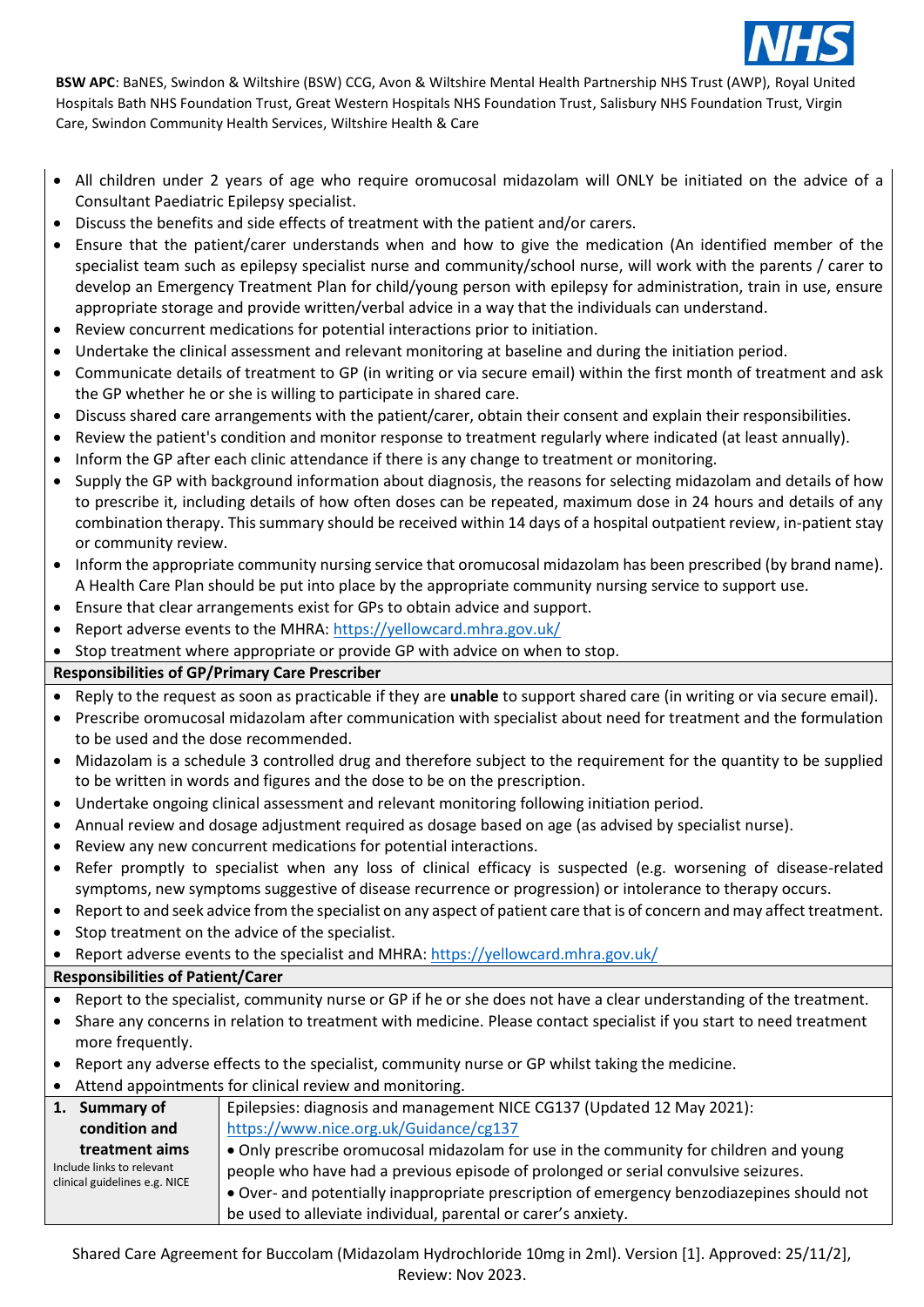

| 2. Details of<br>medicine and<br>indication<br>Please state whether licensed<br>or unlicensed (off-label) use.<br>Note that shared care is<br>generally unsuitable for off-<br>label prescribing unless it is a<br>widely recognised use (e.g.<br>included in BNF) | First-line treatment for children and young people with prolonged (lasting 5 minutes or more)<br>or repeated (three or more in an hour) generalised, convulsive (tonic-clonic, tonic or clonic)<br>seizures in the community. To be used as per patient specific individual agreed protocol and<br>care plan.<br>Licensed for treatment of prolonged, acute, convulsive seizures in infants, toddlers, children<br>and adolescents (from $3 - 6$ months (hospital setting only) to < 18 years).<br>Oromucosal midazolam is a short acting benzodiazepine that offers an alternative to rectal<br>diazepam.<br>BUCCOLAM must only be used by parents/carers where the patient has been diagnosed with<br>epilepsy. |          |                                                                                                                            |                                                                                           |
|--------------------------------------------------------------------------------------------------------------------------------------------------------------------------------------------------------------------------------------------------------------------|-------------------------------------------------------------------------------------------------------------------------------------------------------------------------------------------------------------------------------------------------------------------------------------------------------------------------------------------------------------------------------------------------------------------------------------------------------------------------------------------------------------------------------------------------------------------------------------------------------------------------------------------------------------------------------------------------------------------|----------|----------------------------------------------------------------------------------------------------------------------------|-------------------------------------------------------------------------------------------|
|                                                                                                                                                                                                                                                                    | Route of                                                                                                                                                                                                                                                                                                                                                                                                                                                                                                                                                                                                                                                                                                          |          | BUCCOLAM is for oromucosal use                                                                                             |                                                                                           |
| Pharmaceutical<br>3.                                                                                                                                                                                                                                               |                                                                                                                                                                                                                                                                                                                                                                                                                                                                                                                                                                                                                                                                                                                   |          |                                                                                                                            |                                                                                           |
| aspects                                                                                                                                                                                                                                                            | administration:                                                                                                                                                                                                                                                                                                                                                                                                                                                                                                                                                                                                                                                                                                   |          |                                                                                                                            |                                                                                           |
|                                                                                                                                                                                                                                                                    | Formulation:                                                                                                                                                                                                                                                                                                                                                                                                                                                                                                                                                                                                                                                                                                      |          | Pre-filled needle-free oral syringe (4 pre-filled syringes in each pack)                                                   |                                                                                           |
|                                                                                                                                                                                                                                                                    | <b>Administration details:</b>                                                                                                                                                                                                                                                                                                                                                                                                                                                                                                                                                                                                                                                                                    |          | Please refer to SPC and PIL.                                                                                               |                                                                                           |
|                                                                                                                                                                                                                                                                    |                                                                                                                                                                                                                                                                                                                                                                                                                                                                                                                                                                                                                                                                                                                   |          | <b>BUCCOLAM 10 mg oromucosal solution - Summary of Product</b>                                                             |                                                                                           |
|                                                                                                                                                                                                                                                                    |                                                                                                                                                                                                                                                                                                                                                                                                                                                                                                                                                                                                                                                                                                                   |          | Characteristics (SmPC) - (emc) (medicines.org.uk)<br>Not for intravenous use.                                              |                                                                                           |
|                                                                                                                                                                                                                                                                    | Other important<br>information:                                                                                                                                                                                                                                                                                                                                                                                                                                                                                                                                                                                                                                                                                   |          |                                                                                                                            |                                                                                           |
|                                                                                                                                                                                                                                                                    |                                                                                                                                                                                                                                                                                                                                                                                                                                                                                                                                                                                                                                                                                                                   |          |                                                                                                                            | The oral syringe cap should be removed before use to avoid risk of                        |
|                                                                                                                                                                                                                                                                    |                                                                                                                                                                                                                                                                                                                                                                                                                                                                                                                                                                                                                                                                                                                   | choking. |                                                                                                                            |                                                                                           |
|                                                                                                                                                                                                                                                                    |                                                                                                                                                                                                                                                                                                                                                                                                                                                                                                                                                                                                                                                                                                                   |          |                                                                                                                            | SAFETY: MHRA Guidance; The MHRA issued a warning (Drug Safety                             |
|                                                                                                                                                                                                                                                                    |                                                                                                                                                                                                                                                                                                                                                                                                                                                                                                                                                                                                                                                                                                                   |          | Update in October 2011) that care was needed if transferring<br>between Epistatus® and Buccolam® due to the differences in |                                                                                           |
|                                                                                                                                                                                                                                                                    |                                                                                                                                                                                                                                                                                                                                                                                                                                                                                                                                                                                                                                                                                                                   |          | strengths between the products.                                                                                            |                                                                                           |
|                                                                                                                                                                                                                                                                    |                                                                                                                                                                                                                                                                                                                                                                                                                                                                                                                                                                                                                                                                                                                   |          |                                                                                                                            | http://www.mhra.gov.uk/Safetyinformation/DrugSafetyUpdate/CO                              |
|                                                                                                                                                                                                                                                                    |                                                                                                                                                                                                                                                                                                                                                                                                                                                                                                                                                                                                                                                                                                                   | N131931  |                                                                                                                            |                                                                                           |
| 4. Usual dose and                                                                                                                                                                                                                                                  |                                                                                                                                                                                                                                                                                                                                                                                                                                                                                                                                                                                                                                                                                                                   |          |                                                                                                                            |                                                                                           |
|                                                                                                                                                                                                                                                                    | <b>Standard dosage:</b>                                                                                                                                                                                                                                                                                                                                                                                                                                                                                                                                                                                                                                                                                           |          |                                                                                                                            |                                                                                           |
| frequency                                                                                                                                                                                                                                                          |                                                                                                                                                                                                                                                                                                                                                                                                                                                                                                                                                                                                                                                                                                                   |          | Buccolam pre-filled oral syringes are available in four colour-coded doses and are prescribed                              |                                                                                           |
| (including details<br>of dose                                                                                                                                                                                                                                      | according to the patient's age as follows:                                                                                                                                                                                                                                                                                                                                                                                                                                                                                                                                                                                                                                                                        |          |                                                                                                                            |                                                                                           |
| adjustments, e.g.                                                                                                                                                                                                                                                  | Age range                                                                                                                                                                                                                                                                                                                                                                                                                                                                                                                                                                                                                                                                                                         |          | <b>Dose</b>                                                                                                                | Label colour                                                                              |
| in renal                                                                                                                                                                                                                                                           | 3 to 6 months hospital setting                                                                                                                                                                                                                                                                                                                                                                                                                                                                                                                                                                                                                                                                                    |          | 2.5 <sub>mg</sub>                                                                                                          | Yellow                                                                                    |
| impairment) and                                                                                                                                                                                                                                                    | $> 6$ months to $< 1$ year                                                                                                                                                                                                                                                                                                                                                                                                                                                                                                                                                                                                                                                                                        |          | 2.5 <sub>mg</sub>                                                                                                          | Yellow                                                                                    |
| duration of therapy                                                                                                                                                                                                                                                | 1 year to $<$ 5 years                                                                                                                                                                                                                                                                                                                                                                                                                                                                                                                                                                                                                                                                                             |          | 5 <sub>mg</sub>                                                                                                            | <b>Blue</b>                                                                               |
| Transfer of monitoring and                                                                                                                                                                                                                                         | 5 years to $<$ 10 years                                                                                                                                                                                                                                                                                                                                                                                                                                                                                                                                                                                                                                                                                           |          | 7.5 mg                                                                                                                     | Purple                                                                                    |
| prescribing to Primary care is<br>normally after the patient is                                                                                                                                                                                                    | 10 years to $<$ 18 years                                                                                                                                                                                                                                                                                                                                                                                                                                                                                                                                                                                                                                                                                          |          | 10 <sub>mg</sub>                                                                                                           | Orange                                                                                    |
| on regular dose and with                                                                                                                                                                                                                                           |                                                                                                                                                                                                                                                                                                                                                                                                                                                                                                                                                                                                                                                                                                                   |          |                                                                                                                            |                                                                                           |
| satisfactory investigation                                                                                                                                                                                                                                         |                                                                                                                                                                                                                                                                                                                                                                                                                                                                                                                                                                                                                                                                                                                   |          |                                                                                                                            | Buccolam® should be given by the oromucosal route (ie the area between the lower gums and |
| results.<br>All dose or formulation                                                                                                                                                                                                                                |                                                                                                                                                                                                                                                                                                                                                                                                                                                                                                                                                                                                                                                                                                                   |          | inner cheek area of either side of the mouth). The full amount of the solution can be                                      |                                                                                           |
| adjustments will be the                                                                                                                                                                                                                                            | administered on one side but we generally recommend giving approximately half the dose on                                                                                                                                                                                                                                                                                                                                                                                                                                                                                                                                                                                                                         |          |                                                                                                                            |                                                                                           |
| responsibility of the initiating                                                                                                                                                                                                                                   |                                                                                                                                                                                                                                                                                                                                                                                                                                                                                                                                                                                                                                                                                                                   |          | each side. This should be specified in the individual care plan.                                                           |                                                                                           |
| specialist unless directions<br>have been discussed and                                                                                                                                                                                                            |                                                                                                                                                                                                                                                                                                                                                                                                                                                                                                                                                                                                                                                                                                                   |          | The solution should be administered slowly into the space between the gum and the cheek,                                   |                                                                                           |
| agreed with the primary care                                                                                                                                                                                                                                       | avoiding contact with the tongue, and the cheek pressed and massaged immediately to retain<br>the solution and assist with absorption.<br>Standard advice given to parents - if seizure is not settling 5 minutes after the first dose                                                                                                                                                                                                                                                                                                                                                                                                                                                                            |          |                                                                                                                            |                                                                                           |
| clinician.<br>The duration of treatment will                                                                                                                                                                                                                       |                                                                                                                                                                                                                                                                                                                                                                                                                                                                                                                                                                                                                                                                                                                   |          |                                                                                                                            |                                                                                           |
| be determined by the                                                                                                                                                                                                                                               |                                                                                                                                                                                                                                                                                                                                                                                                                                                                                                                                                                                                                                                                                                                   |          |                                                                                                                            |                                                                                           |
| specialist, based on clinical                                                                                                                                                                                                                                      | then call 999 for an ambulance.                                                                                                                                                                                                                                                                                                                                                                                                                                                                                                                                                                                                                                                                                   |          |                                                                                                                            |                                                                                           |
| response and tolerability.<br>Termination of treatment will                                                                                                                                                                                                        | Follow advice on individualised care plan. A second dose of midazolam can be given 10<br>minutes after the first dose but for most children this is only advised in the presence of                                                                                                                                                                                                                                                                                                                                                                                                                                                                                                                               |          |                                                                                                                            |                                                                                           |
| be the responsibility of the                                                                                                                                                                                                                                       |                                                                                                                                                                                                                                                                                                                                                                                                                                                                                                                                                                                                                                                                                                                   |          |                                                                                                                            |                                                                                           |
| specialist.                                                                                                                                                                                                                                                        | ambulance crew or a hospital setting. Retain the empty syringe of midazolam to give to the<br>healthcare professional. This will provide information on the dose received by the patient.                                                                                                                                                                                                                                                                                                                                                                                                                                                                                                                         |          |                                                                                                                            |                                                                                           |
|                                                                                                                                                                                                                                                                    |                                                                                                                                                                                                                                                                                                                                                                                                                                                                                                                                                                                                                                                                                                                   |          |                                                                                                                            |                                                                                           |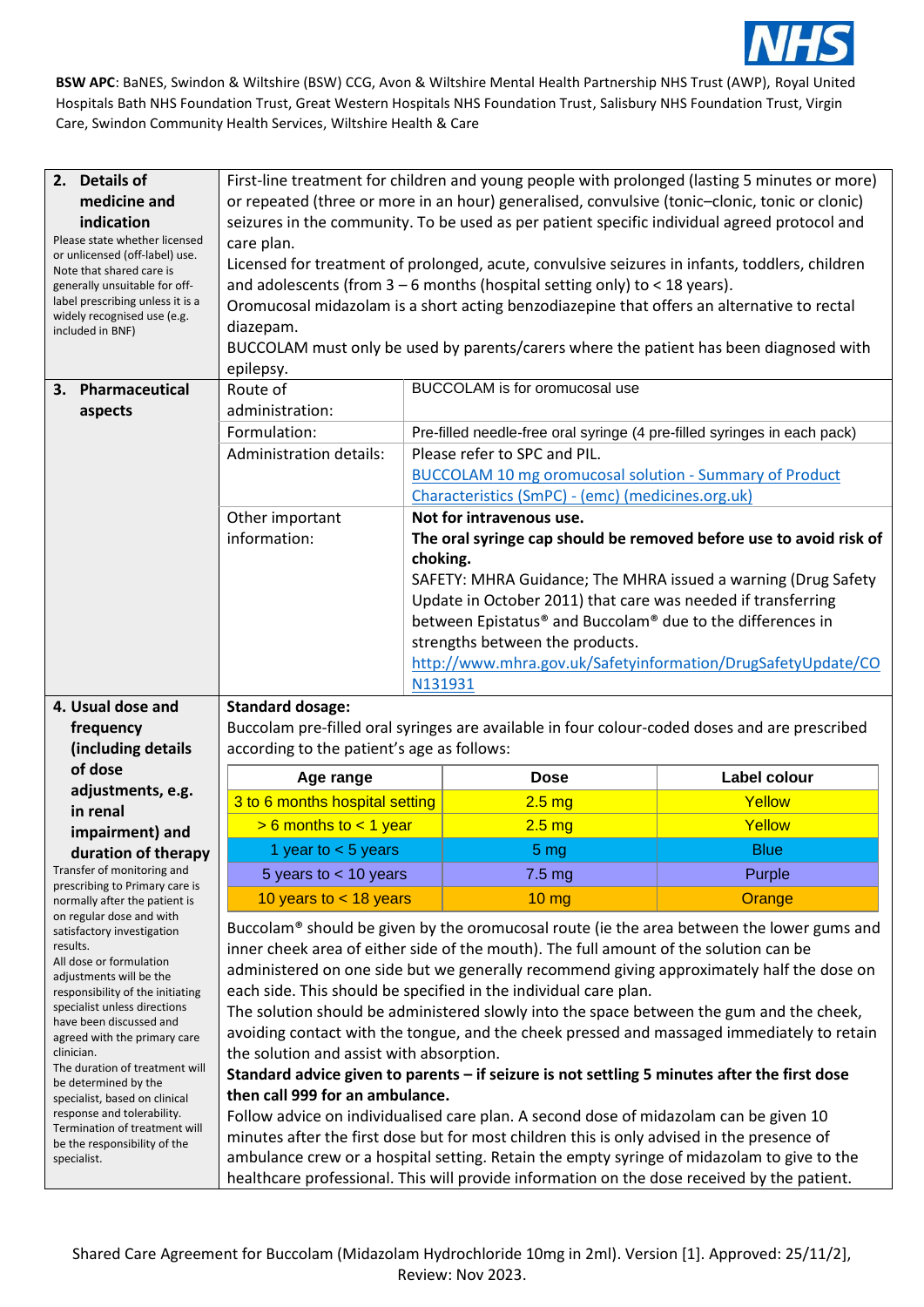

| 5. Baseline                                                      |                                                                                                                                              | What to do if a seizure starts again: A second or repeat dose when seizures re-occur after an<br>initial response should not be given without prior medical advice UNLESS its specified in their<br>care plan.<br><b>Review and discontinuation of treatment</b><br>An ongoing review of the continued need for emergency rescue treatment with oromucosal<br>midazolam should be carried out by a specialist at least every 12 months to ensure the seizure<br>management plan is still appropriate and to prevent unnecessary long-term prescribing.<br><b>Baseline investigations</b>                                                                                                                                                           |
|------------------------------------------------------------------|----------------------------------------------------------------------------------------------------------------------------------------------|----------------------------------------------------------------------------------------------------------------------------------------------------------------------------------------------------------------------------------------------------------------------------------------------------------------------------------------------------------------------------------------------------------------------------------------------------------------------------------------------------------------------------------------------------------------------------------------------------------------------------------------------------------------------------------------------------------------------------------------------------|
|                                                                  | investigations and<br>initial monitoring<br>to be undertaken<br>by specialist                                                                | None required<br>$\bullet$                                                                                                                                                                                                                                                                                                                                                                                                                                                                                                                                                                                                                                                                                                                         |
| 6. Ongoing                                                       | monitoring<br>requirements to<br>be undertaken by<br>primary care                                                                            | None required<br>$\bullet$                                                                                                                                                                                                                                                                                                                                                                                                                                                                                                                                                                                                                                                                                                                         |
| result(s)                                                        | 7. Action(s) to be<br>taken by primary<br>care if abnormal                                                                                   | If frequency of use increases seek advice from the specialist team<br>$\bullet$                                                                                                                                                                                                                                                                                                                                                                                                                                                                                                                                                                                                                                                                    |
| 8. Cautions and<br>and should be read in<br>conjunction with it. | contraindications<br>Please note this does not<br>replace the Summary of<br><b>Product Characteristics (SPC)</b>                             | <b>Cautions</b><br>Buccolam should be used with caution in patients with chronic renal failure as elimination<br>$\bullet$<br>of midazolam may be delayed and the effects prolonged. Careful monitoring of the clinical<br>effects and vital signs is recommended following administration of midazolam in patients<br>with hepatic impairment. Midazolam should be used with caution in patients with chronic<br>respiratory insufficiency because midazolam may further depress respiration.<br><b>Contraindications</b><br>Hypersensitivity to the active substance (midazolam), benzodiazepines or to any of the<br>٠<br>excipients, myasthenia gravis, severe respiratory insufficiency, sleep apnoea syndrome,<br>severe hepatic impairment. |
| 9. Significant<br>(SPC)                                          | medicine and<br>food interactions<br>and management<br>For a comprehensive list,<br>consult the BNF or Summary<br>of Product Characteristics | Midazolam is metabolized by CYP3A4. Inhibitors and inducers of CYP3A4 have the potential<br>$\bullet$<br>to respectively increase and decrease the plasma concentrations and, subsequently, the<br>effects of midazolam thus requiring dose adjustments accordingly.<br>Calcium channel blockers, erythromycin, other macrolides, azole antifungals, cimetidine,<br>$\bullet$<br>ranitidine, omeprazole and grapefruit juice reduce the clearance of midazolam. This may<br>result in prolonged duration of sedative effect.<br>Midazolam may interact with other hepatically metabolised medicinal products, e.g.<br>$\bullet$<br>phenytoin, causing potentiation.                                                                                |
|                                                                  | 10. Adverse effects                                                                                                                          | Adverse Effects (see SPC for full list)                                                                                                                                                                                                                                                                                                                                                                                                                                                                                                                                                                                                                                                                                                            |
| management.                                                      | and management<br>Include details of incidence,<br>identification, importance and                                                            | The most common side effects with Buccolam (seen in 1/100 to 1/10) are sedation,<br>$\bullet$<br>somnolence, depressed levels of consciousness, respiratory depression and nausea and<br>vomiting. All patients receiving midazolam are likely to be drowsy for several hours after<br>administration.<br>Rare: agitation, restlessness and disorientation have been reported.<br>٠                                                                                                                                                                                                                                                                                                                                                                |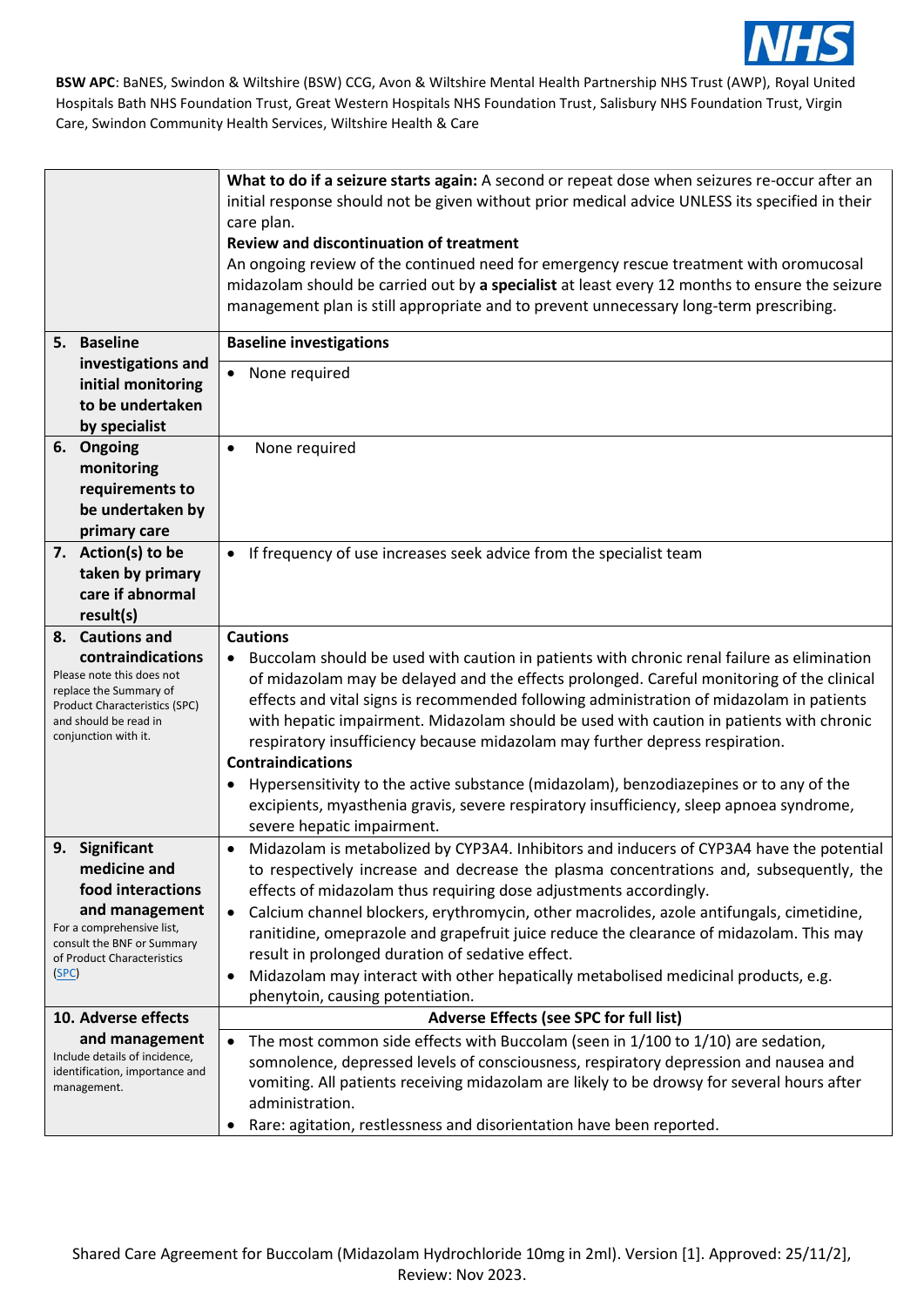

| 11. Advice to patients<br>and carers                                                          | Buccolam pre-filled oral syringes are available in four colour-coded doses and are<br>$\bullet$ |               |                          |                                                                                              |
|-----------------------------------------------------------------------------------------------|-------------------------------------------------------------------------------------------------|---------------|--------------------------|----------------------------------------------------------------------------------------------|
| The specialist will counsel the                                                               | prescribed according to the age of the patient:                                                 |               |                          |                                                                                              |
| patient with regard to the<br>benefits and risks of treatment<br>and will provide the patient | Age range                                                                                       |               | <b>Dose</b>              | Label colour                                                                                 |
|                                                                                               | 3 to 6 months hospital setting                                                                  |               | 2.5 <sub>mg</sub>        | Yellow                                                                                       |
| with any relevant information<br>and advice, including patient                                | $> 6$ months to $< 1$ year                                                                      |               | 2.5 <sub>mg</sub>        | Yellow                                                                                       |
| information leaflets on<br>individual medicines.                                              | 1 year to $<$ 5 years                                                                           |               | 5 <sub>mg</sub>          | <b>Blue</b>                                                                                  |
|                                                                                               | 5 years to $<$ 10 years                                                                         |               | 7.5 <sub>mg</sub>        | Purple                                                                                       |
|                                                                                               | 10 years to $<$ 18 years                                                                        |               | <b>10 mg</b>             | Orange                                                                                       |
|                                                                                               |                                                                                                 |               |                          | Read Patient Information Leaflet carefully to understand how to give the medication.         |
|                                                                                               | <b>Buccolam UK P2.indd (medicines.org.uk)</b>                                                   |               |                          |                                                                                              |
|                                                                                               | The oral syringe cap should be removed before use to avoid risk of choking.<br>٠                |               |                          |                                                                                              |
|                                                                                               | Seek medical advice from your doctor or pharmacist if further enquiry required.                 |               |                          |                                                                                              |
|                                                                                               | Keep the syringe to show to the ambulance staff or doctor after administration.                 |               |                          |                                                                                              |
|                                                                                               | ٠                                                                                               |               |                          | Storage: keep the oral syringe in the protective plastic tube. Do not refrigerate or freeze. |
|                                                                                               | Contact specialist if you start to need to use this medication more frequently.<br>٠            |               |                          |                                                                                              |
|                                                                                               |                                                                                                 |               |                          | Useful patient information including administration video: Buccolam NXP » About Epilepsy     |
| 12. Pregnancy and                                                                             | Pregnancy:                                                                                      |               |                          |                                                                                              |
| breast feeding                                                                                | There are no or limited amount of data from the use of midazolam in pregnant women.             |               |                          |                                                                                              |
| It is the responsibility of the<br>specialist to provide advice on                            |                                                                                                 |               |                          | Midazolam may be used during pregnancy if clearly necessary. The risk for new-born infants   |
| the need for contraception to                                                                 |                                                                                                 |               |                          | should be taken into account in the event of administration of midazolam in the third        |
| male and female patients on<br>initiation and at each review                                  | trimester of pregnancy.                                                                         |               |                          |                                                                                              |
| but the ongoing responsibility                                                                | <b>Breastfeeding:</b>                                                                           |               |                          | Midazolam is excreted in low quantities (0.6%) in human milk. As a result, it may not be     |
| for providing this advice rests<br>with both the GP and the                                   | necessary to stop breast feeding following a single dose of midazolam.                          |               |                          |                                                                                              |
| specialist.                                                                                   |                                                                                                 |               |                          |                                                                                              |
| 13. Specialist contact                                                                        |                                                                                                 |               |                          |                                                                                              |
| information                                                                                   | <b>Contact details</b>                                                                          | Telephone no. | <b>Email address</b>     |                                                                                              |
|                                                                                               | <b>Faye Price</b><br><b>RUH Paediatric</b>                                                      | 01225 825375  | Faye.price@nhs.net       |                                                                                              |
|                                                                                               | <b>Epilepsy Nurse</b>                                                                           |               |                          |                                                                                              |
|                                                                                               | <b>Specialist</b>                                                                               |               |                          |                                                                                              |
|                                                                                               | Natalie Morabito                                                                                | 01722 336 262 | natalie.morabito@nhs.net |                                                                                              |
|                                                                                               | <b>Salisbury District</b>                                                                       |               |                          |                                                                                              |
|                                                                                               | <b>Hospital Specialist</b>                                                                      |               |                          |                                                                                              |
|                                                                                               | <b>Epilepsy Nurse</b>                                                                           |               |                          |                                                                                              |
|                                                                                               | <b>Susan Mulhall</b>                                                                            | 01793 604969  | susan.mulhall@nhs.net    |                                                                                              |
|                                                                                               | <b>GWH paediatric</b>                                                                           | (24 hour      |                          |                                                                                              |
|                                                                                               | epilepsy specialist                                                                             | voicemail)    |                          |                                                                                              |
|                                                                                               | nurse                                                                                           | 01793 605193  |                          |                                                                                              |
|                                                                                               | <b>Other Specialist Contact Information</b>                                                     |               |                          |                                                                                              |
|                                                                                               | Click or tap here to enter text.                                                                |               |                          |                                                                                              |
| 14. Additional<br>information                                                                 | Not applicable                                                                                  |               |                          |                                                                                              |
| For example, process for when                                                                 |                                                                                                 |               |                          |                                                                                              |
| Specialist or GP changes roles;                                                               |                                                                                                 |               |                          |                                                                                              |
| specific issues related to<br>patient age/ capacity/ specific                                 |                                                                                                 |               |                          |                                                                                              |
| monitoring.                                                                                   |                                                                                                 |               |                          |                                                                                              |